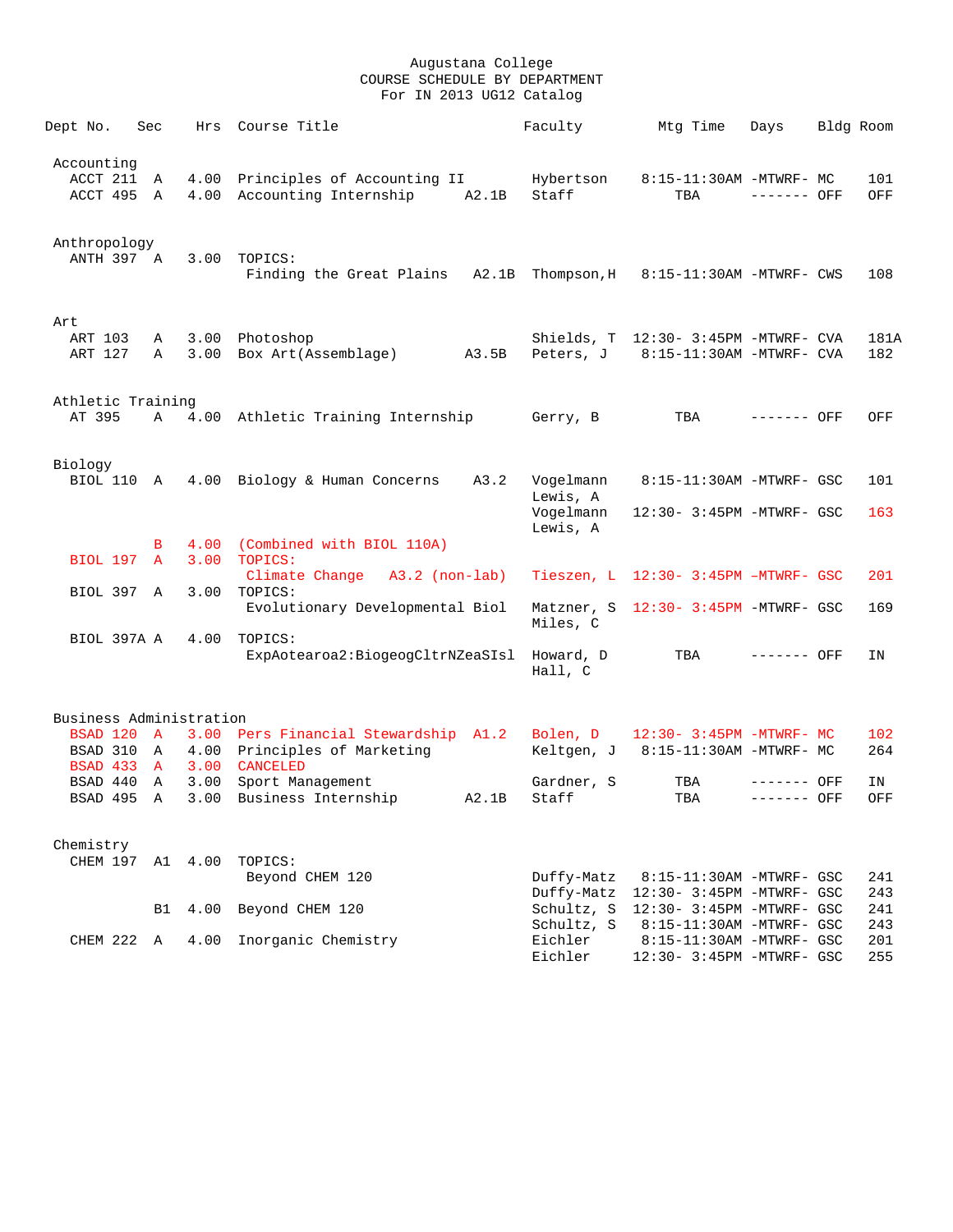| Dept No.                              | Sec            |              | Hrs Course Title                                                                                                  | Faculty                  | Mtg Time                         | Days         | Bldg Room |
|---------------------------------------|----------------|--------------|-------------------------------------------------------------------------------------------------------------------|--------------------------|----------------------------------|--------------|-----------|
|                                       |                |              |                                                                                                                   |                          |                                  |              |           |
| <b>CIVITAS</b><br>CIVT 202 A          |                |              | 4.00 Pertinence:                                                                                                  |                          |                                  |              |           |
|                                       |                |              | Germs Gone Wild:InfluenceDisHist                                                                                  | Eqland<br>Mullin, M      | 8:15-11:30AM -MTWRF- GSC         |              | 207       |
|                                       |                |              |                                                                                                                   | Egland<br>Mullin, M      | 12:30- 3:45PM -MTWRF- GSC        |              | 109       |
|                                       | B              |              | 3.00 Human Reproduction                                                                                           | Diggins-H<br>Pederson, A | 12:30- 3:45PM -MTWRF- MC         |              | 253       |
|                                       |                |              |                                                                                                                   |                          |                                  |              |           |
| Communication Disorders<br>CMDS 288 A |                |              | 1.00 Observation Practicum<br>-CMDS 288A: INSTRUCTOR PERMISSION REQUIRED.                                         | Mahan, K                 | TBA                              | ------- OFF  | OFF       |
|                                       |                |              | CMDS 388 A 4.00 Clinical Practicum                                                                                | Mahan, K                 | TBA                              | ------- OFF  | OFF       |
|                                       |                |              | -CMDS 388A: INSTRUCTOR PERMISSION REQUIRED. VARIABLE CREDIT 1-4 CR HRS.<br>4.00 Adv Clinical Prct: Comm Disorders |                          |                                  | $------$ OFF |           |
| CMDS 488 A                            |                |              | -CMDS 488A: INSTRUCTOR PERMISSION REQUIRED. VARIABLE CREDIT 1-4 CR HRS.                                           | Mahan, K                 | TBA                              |              | OFF       |
|                                       |                |              |                                                                                                                   |                          |                                  |              |           |
| Communication Studies                 |                |              | COMM 110 A 3.00 Intro to Communication<br>A2.2                                                                    | Bart, H                  | $8:15-11:30AM - MTWRF - HUM$     |              | 331       |
| COMM 300 A                            |                | 3.00         | Internt'l/Intercult Communicat                                                                                    | Nitz, M                  | TBA                              | ------- OFF  | IN        |
|                                       |                |              |                                                                                                                   | Nitz, M                  | $8:15-11:30AM - MTWRF- MC$       |              | 201       |
| Economics                             |                |              |                                                                                                                   |                          |                                  |              |           |
| ECON 270                              | Α              |              | 4.00 Statistics                                                                                                   | Lima, O                  | 12:30- 3:45PM -MTWRF- MC         |              | 101       |
| ECON 270<br>ECON 297 A                | $\overline{B}$ | 3.00         | 4.00 Statistics<br>TOPICS:                                                                                        |                          | Sougstad 8:15-11:30AM -MTWRF- MC |              | 255       |
|                                       |                |              | Political Econ of Thailand A3.6                                                                                   | Nesiba, R                | TBA                              | ------- OFF  | IN        |
| Ed of Deaf/Hard Hearing               |                |              |                                                                                                                   |                          |                                  |              |           |
| EDHH 226 A                            |                |              | 3.00 American Sign Language I<br>A3.4                                                                             | Steen, C                 | 8:15-11:30AM -MTWRF- MC          |              | 202       |
| EDHH 287 A                            |                |              | 3.00 Practicum: Deaf/Hard of Hearing                                                                              | Soukup, M                | TBA                              | ------- OFF  | OFF       |
| Education                             |                |              |                                                                                                                   |                          |                                  |              |           |
| EDUC 110 A                            |                |              | 3.00 Foundations of Amer Educ<br>A3.3                                                                             | Durr, A                  | 8:15-11:30AM -MTWRF- MC          |              | 257       |
| EDUC 231                              | A              | 3.00         | Kindergarten Education                                                                                            | Whisler, C               | $6:00 - 9:00PM - MTWR - - MC$    |              | 164       |
| EDUC 355                              | A              |              | 3.00 Human Relations in Education                                                                                 | Johnson, M               | 8:15-11:30AM -MTWRF- MC          |              | 253       |
| EDUC 370                              | A              |              | 3.00 Literacy for Engl Lang Learners                                                                              | Andrews, SE              | 12:30- 3:45PM -MTWRF- MC         |              | 220       |
| English                               |                |              |                                                                                                                   |                          |                                  |              |           |
| ENGL 297 A                            |                | 3.00         | TOPICS:                                                                                                           |                          |                                  |              |           |
| ENGL 397 A                            |                | 3.00         | Intro to Popular Culture Studies Rives, D<br>TOPICS:                                                              |                          | 8:15-11:30AM -MTWRF- HUM         |              | 103       |
|                                       |                |              | Finding the Great Plains<br>A2.1B                                                                                 | Thompson, H              | 8:15-11:30AM -MTWRF- CWS         |              | 108       |
|                                       |                |              |                                                                                                                   |                          |                                  |              |           |
| French                                |                |              |                                                                                                                   |                          |                                  |              |           |
| FREN 110 A<br>FREN 400                | $\mathbb{A}$   | 3.00<br>1.00 | Intro to French I<br>A3.4<br>Honors Thesis                                                                        | Thompsen<br>Fish         | 8:15-11:30AM -MTWRF- HUM<br>TBA  | $------$ HUM | 320       |
|                                       |                |              |                                                                                                                   |                          |                                  |              |           |
| General Studies                       |                |              |                                                                                                                   |                          |                                  |              |           |
| GENL 100 A                            |                |              | 3.00 Career and Life Planning                                                                                     | Brown, W                 | 8:15-11:30AM -MTWRF- HUM         |              | 231       |
| GENL 105                              | A              | 4.00         | Off Campus Study Programs<br>Archaeology & History in Rome                                                        | Grinager, D              | TBA                              | ------- OFF  | IN        |
|                                       | B              | 4.00         | Comparative Politics-New Europe                                                                                   | Grinager, D              | TBA                              | -------      |           |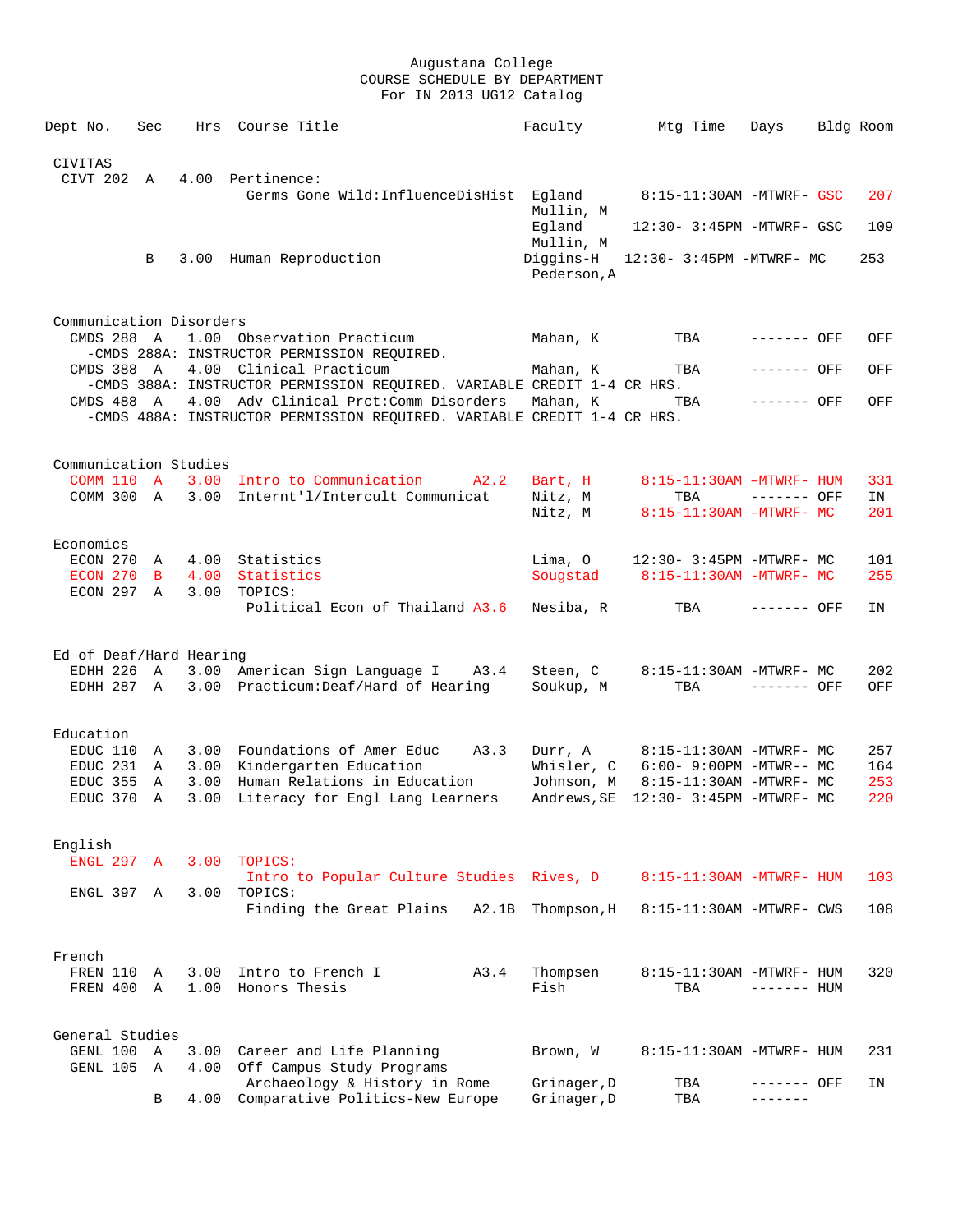| Dept No.                       | Sec         |                  | Hrs          | Course Title                                                                         | Faculty                  | Mtg Time                             | Days         | Bldg Room |
|--------------------------------|-------------|------------------|--------------|--------------------------------------------------------------------------------------|--------------------------|--------------------------------------|--------------|-----------|
|                                |             | C                | 4.00         | The Greek Connection                                                                 | Grinager, D              | TBA                                  | ------- OFF  | ΙN        |
|                                |             | D                | 4.00         | Modernist Moment: Triumph&Crisis                                                     | Grinager, D              | TBA                                  | ------- OFF  | ΙN        |
|                                | GENL 105A A |                  | 4.00         | Off Campus Study Programs<br>A1.2                                                    |                          |                                      |              |           |
|                                | GENL 105E A |                  | 4.00         | Cutlr&Comm Post-ApartheidS.Afrca<br>Off Campus Study Programs A3.5B                  | Grinager, D              | TBA                                  | ------- OFF  | ΙN        |
|                                | GENL 105F A |                  | 4.00         | The Theatre of Engl and Ireland<br>Off Campus Study Programs<br>A3.6                 | Grinager, D              | TBA                                  | ------- OFF  | ΙN        |
|                                |             |                  |              | ExperKorea:TwoStatesRemOneNation                                                     | Grinager, D              | TBA                                  | ------- OFF  | ΙN        |
|                                |             | В                | 4.00         | Inequal&HlthCareTrin&Tobaqo                                                          | Grinager, D              | TBA                                  | ------- OFF  | ΙN        |
|                                |             | C                | 4.00         | Islam in Turkey                                                                      | Grinager, D              | TBA                                  | ------- OFF  | ΙN        |
|                                | GENL 105G A |                  | 4.00         | Off Campus Study Programs<br>A4.2                                                    |                          |                                      |              |           |
|                                |             |                  |              | Chis God:Hist/Cultr/DivAncGreece                                                     | Grinager, D              | TBA                                  | ------- OFF  | ΙN        |
| GENL 127                       |             | A                | 3.00         | Lights, Camera, Overture: Music/Film                                                 | Hanson, D                | 12:30- 3:45PM -MTWRF- HUM            |              | 103       |
| GENL 168                       |             | $\mathbf{A}$     | 3.00         | Before CSI: Crim Elem in Lit/Film                                                    | Nelson, C                | 12:30- 3:45PM -MTWRF- HUM            |              | 102       |
| GENL 206                       |             | Α                | 4.00         | Emergency Medical Technician<br>-GENL 206A: SPECIAL FEES APPLY. MEETS JAN 7 - FEB 1. | Swenson, J               | 8:00- 4:00PM -MTWRF- HUM             |              | 123       |
| GENL 208                       |             | A                | 3.00         | Improvisation for Everybody!                                                         |                          | Ftzsmmn, J 12:30- 3:45PM -MTWRF- EMC |              | 203       |
| GENL 211                       |             | $\mathbf{A}$     | 3.00         | <b>CANCELED</b>                                                                      |                          |                                      |              |           |
| GENL 248<br>GENL 297           |             | A<br>$\mathbb A$ | 3.00<br>3.00 | Stage Combat<br>TOPICS:                                                              |                          | Workman, D 12:30- 3:45PM -MTWRF- EMC |              | 207       |
|                                |             |                  |              | Dharma: Mus, Lit, Cultr Modrn India Looney, S                                        | Pennington               | TBA                                  | ------- OFF  | ΙN        |
|                                |             | В                | 3.00         | <b>CANCELED</b>                                                                      |                          |                                      |              |           |
| GENL 492                       |             | D                | 3.00         | Senior Capstone:<br>A4.3                                                             |                          |                                      |              |           |
|                                |             |                  |              | Life's Cycle                                                                         | Gubbels<br>Preston, M    | 12:30- 3:45PM -MTWRF- MC             |              | 202       |
|                                |             | Е                | 3.00         | On the Road                                                                          | Miller, J<br>Bowman, R   | 12:30- 3:45PM -MTWRF- HUM            |              | 301       |
|                                |             | F                | 3.00         | How to Live as Digital Natives                                                       | Babcock, E<br>Gray, S    | 12:30- 3:45PM -MTWRF- MC             |              | 257       |
|                                |             | G                | 3.00         | Journeys of Discov in New World                                                      | Cabrera<br>Rueter        | 8:15-11:30AM -MTWRF- HUM             |              | 301       |
| German<br>GERM 110<br>GERM 400 |             | A<br>A           | 3.00<br>1.00 | A3.4<br>Intro to German I<br>Honors Thesis                                           | Lhotzky, M<br>Lhotzky, S | 8:15-11:30AM -MTWRF- HUM<br>TBA      | $------$ HUM | 302       |
|                                |             |                  |              |                                                                                      |                          |                                      |              |           |
| Government/Intl Affairs        |             |                  |              |                                                                                      |                          |                                      |              |           |
|                                | GOVT 297 A  |                  | 3.00         | TOPICS:<br>Tocqueville's America                                                     | Johnson, Jl              | 8:15-11:30AM -MTWRF- MC              |              | 102       |
|                                |             |                  |              |                                                                                      |                          |                                      |              |           |
| History                        |             |                  |              |                                                                                      |                          |                                      |              |           |
|                                | HIST 297 A  |                  |              | 3.00 TOPICS:                                                                         |                          |                                      |              |           |
|                                |             |                  |              | American History on Film                                                             | Pehl, M                  | 12:30- 3:45PM -MTWRF- MC             |              | 264       |
|                                | HIST 297A A |                  | 4.00         | TOPICS:                                                                              |                          |                                      |              |           |
|                                |             |                  |              | Germs Gone Wild: InfluenceDisHist                                                    | Eqland                   | 8:15-11:30AM -MTWRF- GSC             |              | 207       |
|                                |             |                  |              |                                                                                      | Mullin, M<br>Eqland      | 12:30- 3:45PM -MTWRF- GSC            |              | 109       |
|                                | HIST 355 A  |                  |              | 3.00 Hitler and the Holocaust                                                        | Mullin, M<br>Dipple, G   | 12:30- 3:45PM -MTWRF- MC             |              | 103       |
| HIST 397                       |             | A                | 3.00         | TOPICS:                                                                              |                          |                                      |              |           |
|                                | HIST 397A A |                  | 4.00         | Finding the Great Plains<br>A2.1B<br>TOPICS:                                         | Thompson, H              | 8:15-11:30AM -MTWRF- CWS             |              | 108       |
|                                |             |                  |              | Inside Revltn: Socialist Cuba A3.6                                                   | Conover<br>Minister      | TBA                                  | ------- OFF  | IN        |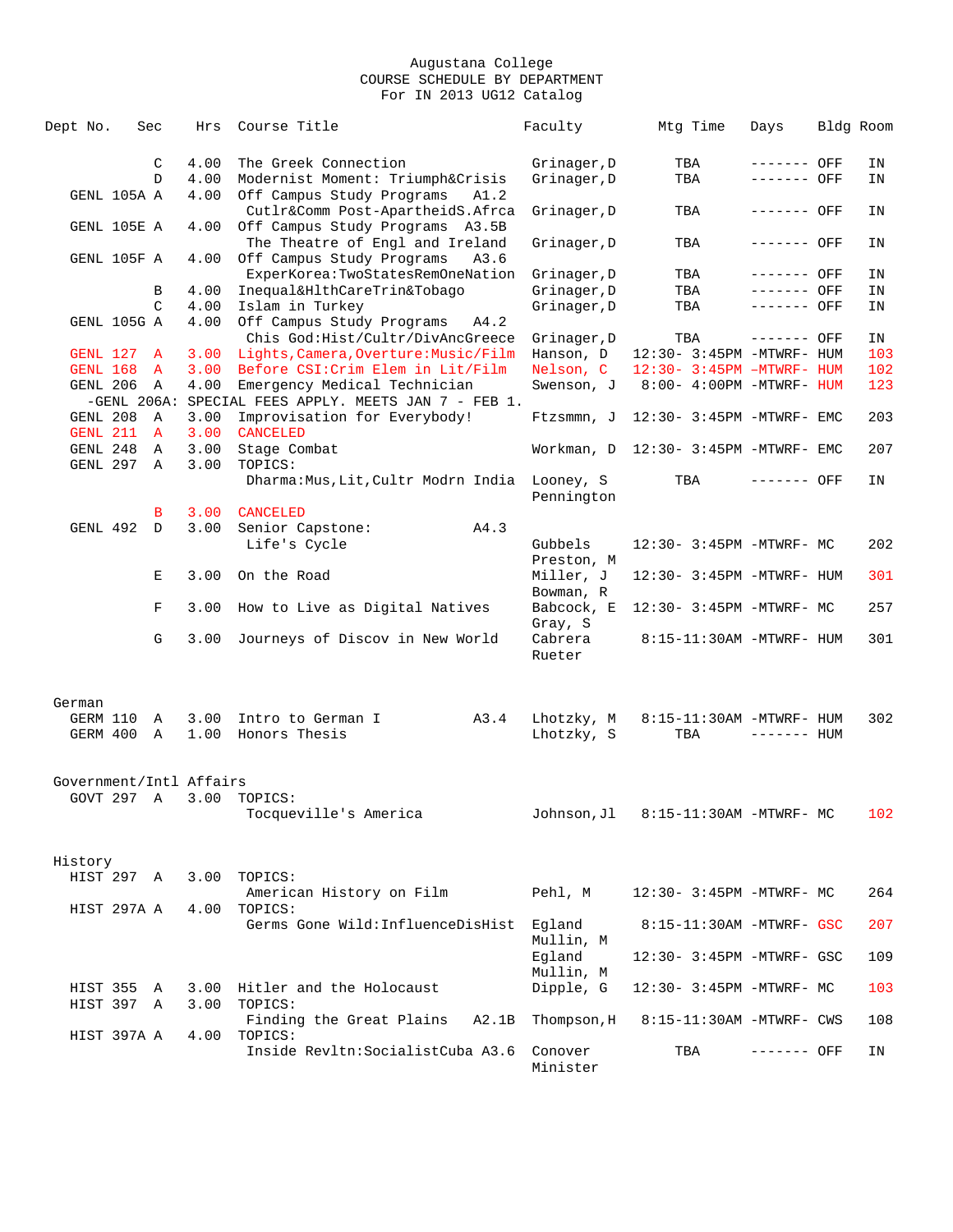| Dept No.                              | Sec |         | Hrs Course Title                                                                                                      | Faculty                 | Mtg Time                      | Days         | Bldg Room |     |
|---------------------------------------|-----|---------|-----------------------------------------------------------------------------------------------------------------------|-------------------------|-------------------------------|--------------|-----------|-----|
| Health                                |     |         |                                                                                                                       |                         |                               |              |           |     |
| HLTH 216 A                            |     |         | 2.00 Stress Management                                                                                                | VanLaecken              | $1:00-3:00PM -MTWR--ELMN$     |              |           | 241 |
| Sign Lang. Interpreting<br>INTR 350 A |     |         | 3.00 Specialized Interpreting<br>-INTR 350A: MEETS JAN 7-11.                                                          | Dyce, M                 | 8:00- 5:00PM -MTWRF- MC       |              |           | 252 |
| INTR 355 A                            |     |         | 3.00 Interpreting Practicum                                                                                           | Dyce, M                 | TBA                           | $------$ OFF |           | OFF |
| INTR 360 A                            |     |         | 3.00 ASL Linguist & Sociolinguistics                                                                                  | Gundersn, C             | 8:15-11:30AM -MTWRF- MC       |              |           | 254 |
| Journalism                            |     |         |                                                                                                                       |                         |                               |              |           |     |
| JOUR 297 A                            |     |         | 3.00 TOPICS:<br>Empathy & Compassion in Jour Blank-Libr                                                               |                         | 8:15-11:30AM -MTWRF- HUM      |              |           | 201 |
| Mathematics                           |     |         |                                                                                                                       |                         |                               |              |           |     |
| MATH 335 A                            |     |         | 3.00 Modern Geometry                                                                                                  | Gregg, M                | 8:15-11:30AM -MTWRF- GSC      |              |           | 31  |
| Modern Foreign Languages              |     |         |                                                                                                                       |                         |                               |              |           |     |
|                                       |     |         | MDFL 152 A 3.00 Ctrl & West African Cinema A3.6                                                                       | Fish                    | 12:30- 3:45PM -MTWRF- HUM     |              |           | 325 |
| Music                                 |     |         |                                                                                                                       |                         |                               |              |           |     |
|                                       |     |         | MUSI 111 A 3.00 History of Jazz                                                                                       | A3.5B<br>Joyce, R       | 8:15-11:30AM -MTWRF- HUM      |              |           | 121 |
| Native American Studies               |     |         |                                                                                                                       |                         |                               |              |           |     |
| NAST 320 A                            |     |         | 3.00 Native American Social Sys A3.6                                                                                  | Bunger                  | 12:30- 3:45PM -MTWRF- MC      |              |           | 201 |
| Northern Plains Studies               |     |         |                                                                                                                       |                         |                               |              |           |     |
|                                       |     |         | NPST 397 A 3.00 TOPICS:                                                                                               |                         |                               |              |           |     |
|                                       |     |         | Finding the Great Plains A2.1B Thompson, H 8:15-11:30AM -MTWRF- CWS                                                   |                         |                               |              |           | 108 |
| Nursing                               |     |         |                                                                                                                       |                         |                               |              |           |     |
| NURS 200 A                            |     |         | 3.00 Intro to Professional Nursing                                                                                    | Nelson,Mry<br>Karel, B  | 8:15-11:30AM -MTWRF- GSC      |              |           | 121 |
| NURS 451 A                            |     |         | 3.00 Leadership in Prof Nursing                                                                                       | Philipp<br>Abbott, K    | TBA                           | ------- OFF  |           | OFF |
|                                       | B   |         | 3.00 Leadership in Prof Nursing                                                                                       | Herrmann<br>Reiff, V    | TBA                           | ------- OFF  |           | ΙN  |
|                                       | C   |         | 3.00 Leadership in Prof Nursing                                                                                       | Waltman, P<br>Schroeder | TBA                           | ------- OFF  |           | ΙN  |
|                                       | D   |         | 3.00 Leadership in Prof Nursing                                                                                       | Isaacson, M             | TBA                           | ------- OFF  |           | OFF |
| Physical Education                    |     |         |                                                                                                                       |                         |                               |              |           |     |
| PE 103                                | Α   | 1.00    | Boot Camp Fitness                                                                                                     | A1.3<br>Binstock        | $10:00-11:00AM - MTWR-- ELMN$ |              |           | 105 |
| PE 105                                | Α   | 1.00    | Downhill Skiing<br>(includes lift and lessons)                                                                        | A1.3<br>Barkus, B       | 6:30- 9:30PM --T-R-- OFF      |              |           | OFF |
|                                       |     |         | -PE 105A: SPECIAL FEE: \$120 FOR LIFT AND LESSONS. MEETS AT GREAT BEAR SKI RESORT.<br>AP 1.00 (includes lessons only) | Barkus, B               | $6:30 - 9:30PM -T-R--$ OFF    |              |           | OFF |
|                                       |     | AR 1.00 | -PE 105AP: SPECIAL FEE: \$80 FOR LESSONS. MEETS AT GREAT BEAR SKI RESORT.<br>(includes lift, lessons, equip)          | Barkus, B               | $6:30 - 9:30PM -T-R--$ OFF    |              |           | OFF |
|                                       |     |         | -PE 105AR: SPECIAL FEE: \$160 FOR LIFT, LESSONS, & EQUIPMENT. MEETS AT GREAT BEAR SKI RESORT.                         |                         |                               |              |           |     |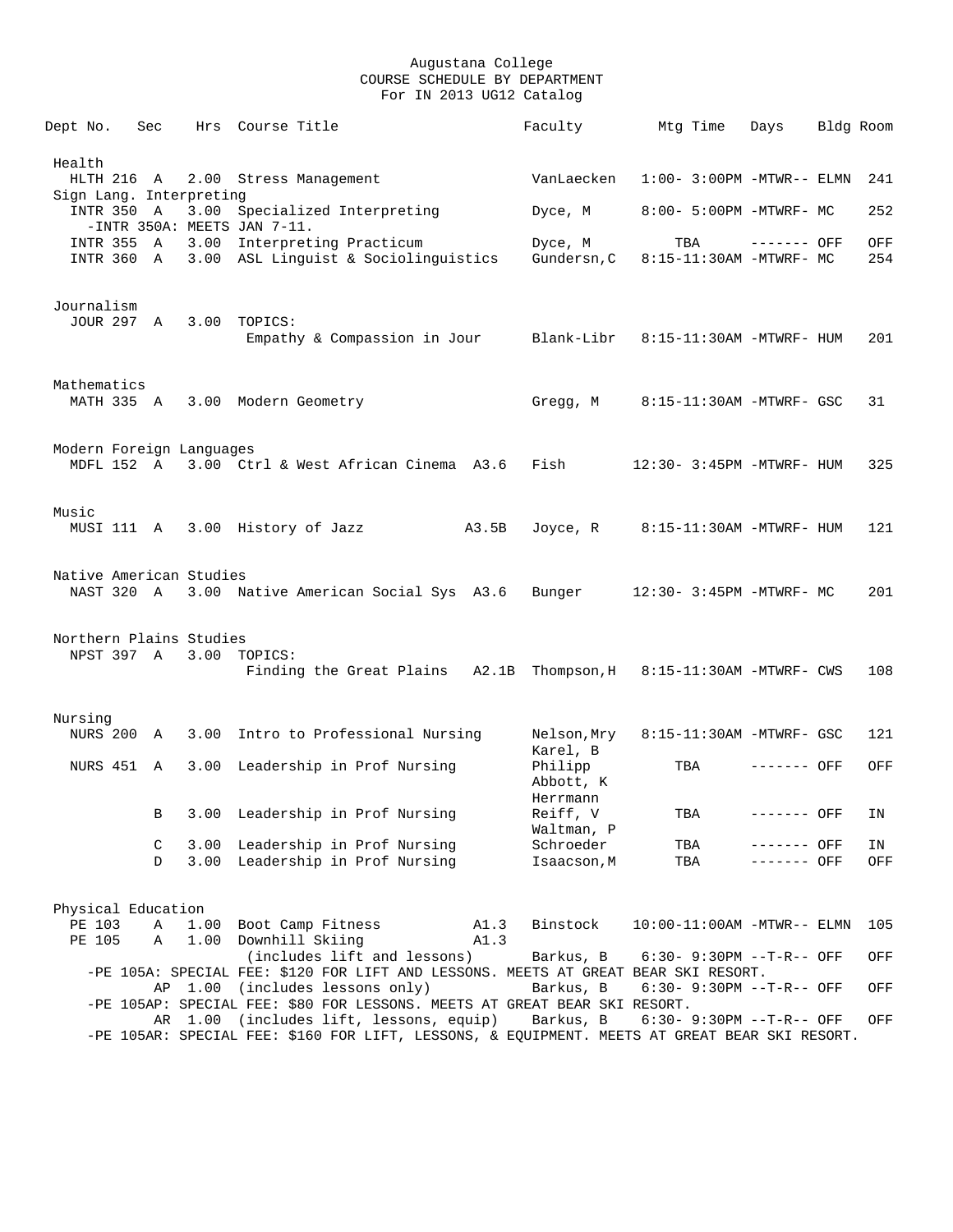| Dept No.          | Sec          | Hrs             | Course Title                                                                                    |      | Faculty     | Mtg Time                              | Days        | Bldg Room |     |
|-------------------|--------------|-----------------|-------------------------------------------------------------------------------------------------|------|-------------|---------------------------------------|-------------|-----------|-----|
|                   |              |                 |                                                                                                 |      |             |                                       |             |           |     |
| PE 106            | $\mathbb{A}$ |                 | 1.00 Snowboarding                                                                               | A1.3 |             |                                       |             |           |     |
|                   |              |                 | (includes lift and lessons)                                                                     |      | Barkus, B   | $6:30 - 9:30PM -T-R--$ OFF            |             |           | OFF |
|                   |              |                 | -PE 106A: SPECIAL FEE: \$120 FOR LIFT AND LESSONS. MEETS AT GREAT BEAR SKI RESORT.              |      |             |                                       |             |           |     |
|                   |              |                 | AP 1.00 (includes lessons only)                                                                 |      | Barkus, B   | 6:30- 9:30PM --T-R-- OFF              |             |           | OFF |
|                   |              |                 | -PE 106AP: SPECIAL FEE: \$80 FOR LESSONS. MEETS AT GREAT BEAR SKI RESORT.                       |      |             |                                       |             |           |     |
|                   | AR           | 1.00            | (includes lift, lessons, equip)                                                                 |      | Barkus, B   | 6:30- 9:30PM --T-R-- OFF              |             |           | OFF |
|                   |              |                 | -PE 106AR: SPECIAL FEE: \$160 FOR LIFT, LESSONS, AND EQUIPMENT. MEETS AT GREAT BEAR SKI RESORT. |      |             |                                       |             |           |     |
| PE 111            | Α            | 1.00            | Handball/Fitness                                                                                | A1.3 | Gross, W    | $12:00 - 1:15PM - MTWR - - ELMN$      |             |           | 135 |
| PE 112            | Α            | 1.00            | Hatha Yoga                                                                                      | A1.3 | Dickinson   | $12:30 - 1:20PM -MTWRF - ELMN$        |             |           | 224 |
| PE 115            | Α            | 1.00            | Physical Conditioning                                                                           | A1.3 | Nikkel, K   | 9:00-10:00AM -MTWR-- ELMN             |             |           | 105 |
| <b>PE 122</b>     | $\mathbf{A}$ | <b>CANCELED</b> |                                                                                                 |      |             |                                       |             |           |     |
| PE 131            | A            | 1.00            | Officiating Football                                                                            |      | Anderson, O | 7:00-10:00PM ---W--- ELMN             |             |           | 230 |
| PE 215            | Α            | 3.00            | Sport in Society                                                                                |      | Barkus, B   | 8:15-11:30AM -MTWRF- ELMN             |             |           | 241 |
|                   |              |                 |                                                                                                 |      | Buckley, A  |                                       |             |           |     |
| PE 231            | Α            | 2.00            | Theory of Coaching Volleyball                                                                   |      |             | Buckley, A 12:30- 2:30PM -MTWR-- ELMN |             |           | 180 |
| PE 395            | Α            | 4.00            | Internship                                                                                      |      |             |                                       |             |           |     |
|                   |              |                 | Fitness                                                                                         |      | Barkley, S  | TBA                                   | ------- OFF |           | OFF |
|                   | C            | 4.00            | Coaching                                                                                        |      | Evenson, J  | TBA                                   | ------- OFF |           | OFF |
|                   | D            | 4.00            | Sports Management I                                                                             |      | Holm, J     | TBA                                   | ------- OFF |           | OFF |
| PE 397            | Α            | 2.00            | TOPICS:                                                                                         |      |             |                                       |             |           |     |
|                   |              |                 | Principles of Coaching                                                                          |      | Klungseth   | $9:30-11:30AM - MTWR-- ELMN$          |             |           | 230 |
|                   |              |                 | -PE 397A: WILL BE ALLOWABLE SUBSTITUTE FOR PSYCH OF COACHING IN THE COACHING PREPARATION        |      |             |                                       |             |           |     |
|                   |              | COURSEWORK.     |                                                                                                 |      |             |                                       |             |           |     |
| PE 495            |              |                 | A 4.00 Internship                                                                               |      |             |                                       |             |           |     |
|                   |              |                 | Sports Management II                                                                            |      | Holm, J     | TBA                                   | ------- OFF |           | OFF |
|                   |              |                 |                                                                                                 |      |             |                                       |             |           |     |
| Philosophy        |              |                 |                                                                                                 |      |             |                                       |             |           |     |
| PHIL 397 A        |              | 4.00            | TOPICS:                                                                                         |      |             |                                       |             |           |     |
|                   |              |                 |                                                                                                 |      |             |                                       |             |           |     |
|                   |              |                 | Inside Revltn: Socialist Cuba A3.6 Conover                                                      |      | Minister    | TBA                                   | ------- OFF |           | ΙN  |
|                   |              |                 |                                                                                                 |      |             |                                       |             |           |     |
|                   |              |                 |                                                                                                 |      |             |                                       |             |           |     |
| Physics           |              |                 |                                                                                                 |      |             |                                       |             |           |     |
|                   |              |                 | PHYS 331 A 4.00 Electronics for Science & Engine                                                |      | Alton       | 8:15-11:30AM -MTWRF- GSC              |             |           | 210 |
|                   |              |                 |                                                                                                 |      | Alton       | $1:00-3:00PM -MTWRF-GSC$              |             |           | 216 |
|                   |              |                 |                                                                                                 |      |             |                                       |             |           |     |
|                   |              |                 |                                                                                                 |      |             |                                       |             |           |     |
| Psychology        |              |                 |                                                                                                 |      |             |                                       |             |           |     |
| <b>PSYC 115</b>   | A            |                 | 3.00 General Psychology                                                                         | A3.3 | Zell, A     | 12:30- 3:45PM -MTWRF- MC              |             |           | 255 |
| <b>PSYC 270</b>   | A            | 4.00            | Statistics                                                                                      |      | Lima, O     | 12:30- 3:45PM -MTWRF- MC              |             |           | 101 |
| <b>PSYC 270</b>   | В            |                 | 4.00 Statistics                                                                                 |      | Sougstad    | 8:15-11:30AM -MTWRF- MC               |             |           | 255 |
| PSYC 280          | Α            | 4.00            | Psyc Measurement & Diagnosis                                                                    |      | Trainor     | 8:15-11:30AM -MTWRF- MC               |             |           | 161 |
| PSYC 297 A        |              | 3.00            | TOPICS:                                                                                         |      |             |                                       |             |           |     |
|                   |              |                 | Christian Counseling & Therapy                                                                  |      | DeVita, C   | 12:30- 3:45PM -MTWRF- MC              |             |           | 153 |
| <b>PSYC 391 A</b> |              |                 | 4.00 Practicum                                                                                  |      | DeVita, C   | TBA                                   | TBA         | OFF       | OFF |
|                   |              |                 |                                                                                                 |      |             |                                       |             |           |     |
|                   |              |                 |                                                                                                 |      |             |                                       |             |           |     |
| Sociology         |              |                 |                                                                                                 |      |             |                                       |             |           |     |
| SOCI 110          | A            |                 | 3.00 Contemporary Society                                                                       | A3.3 | Schrader, S | 8:15-11:30AM -MTWRF- MC               |             |           | 153 |
| SOCI 110          | $\mathbf{B}$ |                 | 3.00 Contemporary Society                                                                       | A3.3 | Bunger      | 8:15-11:30AM -MTWRF- MC               |             |           | 103 |
| SOCI 320          | A            |                 | 3.00 Native American Social Sys A3.6                                                            |      | Bunger      | 12:30- 3:45PM -MTWRF- MC              |             |           | 201 |
|                   |              |                 |                                                                                                 |      |             |                                       |             |           |     |
|                   |              |                 |                                                                                                 |      |             |                                       |             |           |     |
| Spanish           |              |                 |                                                                                                 |      |             |                                       |             |           |     |
| SPAN 111          | A            | 3.00            | Intro to Spanish II                                                                             | A3.4 | Herman      | 8:15-11:30AM -MTWRF- HUM              |             |           | 321 |
| SPAN 240          | Α            | 4.00            | Arab/Jew Influ-Span/Morocco A3.6                                                                |      | Ogdie       | TBA                                   | ------- OFF |           | ΙN  |
| SPAN 400          | A            |                 | 1.00 Honors Thesis                                                                              |      | Cabrera     | TBA                                   | ------- HUM |           |     |
|                   | В            | 1.00            | Honors Thesis                                                                                   |      | Herman      | TBA                                   | ------- HUM |           |     |
|                   | C            | 1.00            | Honors Thesis                                                                                   |      | Rueter      | TBA                                   | ------- HUM |           |     |
|                   |              |                 |                                                                                                 |      |             |                                       |             |           |     |